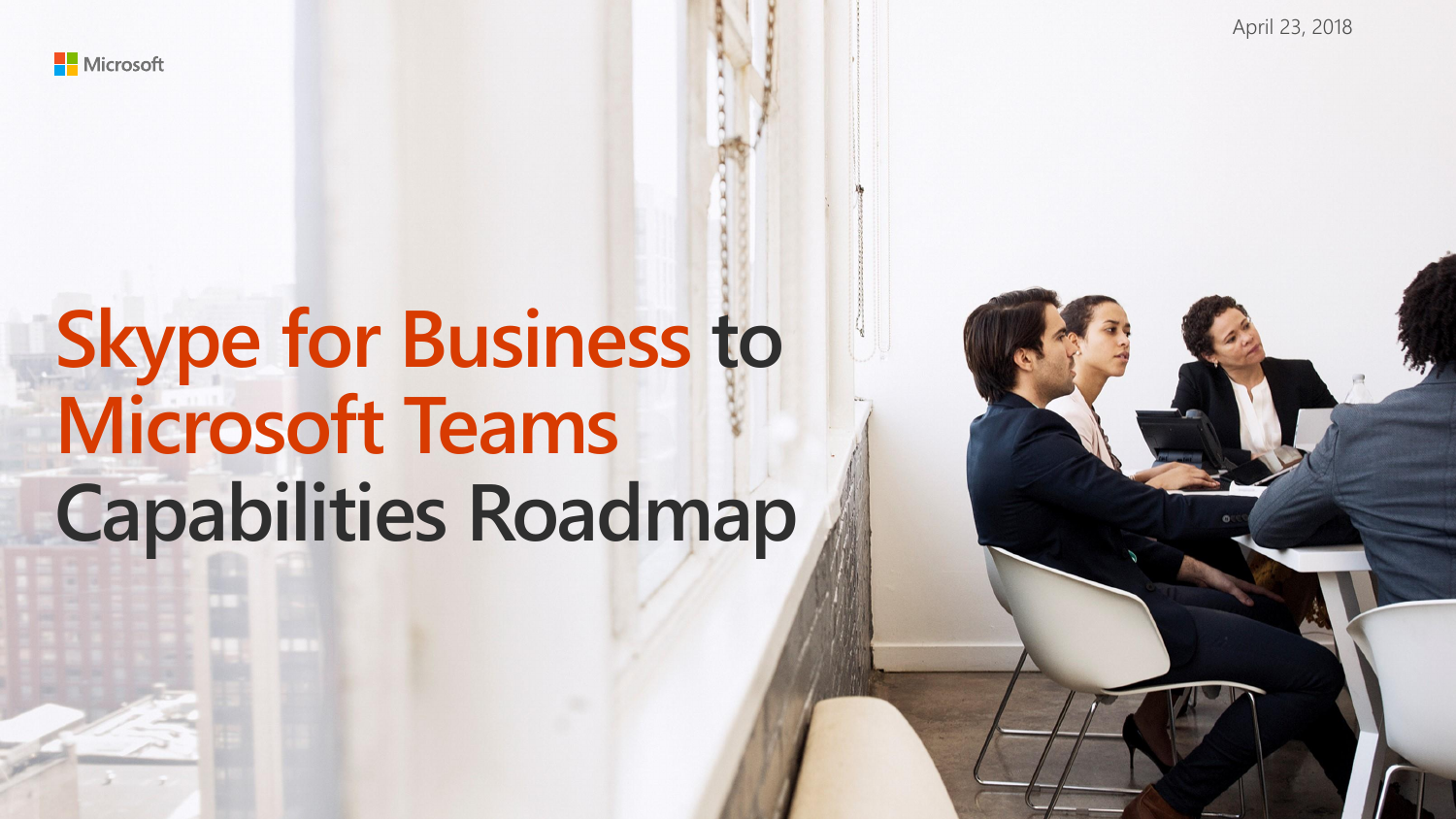

### **Legal Notice**

**This document reflects Microsoft's current expectations about Skype for Business capabilities coming to Teams.** 

**However, dates and individual features may change and should not be relied upon in making purchasing decisions.**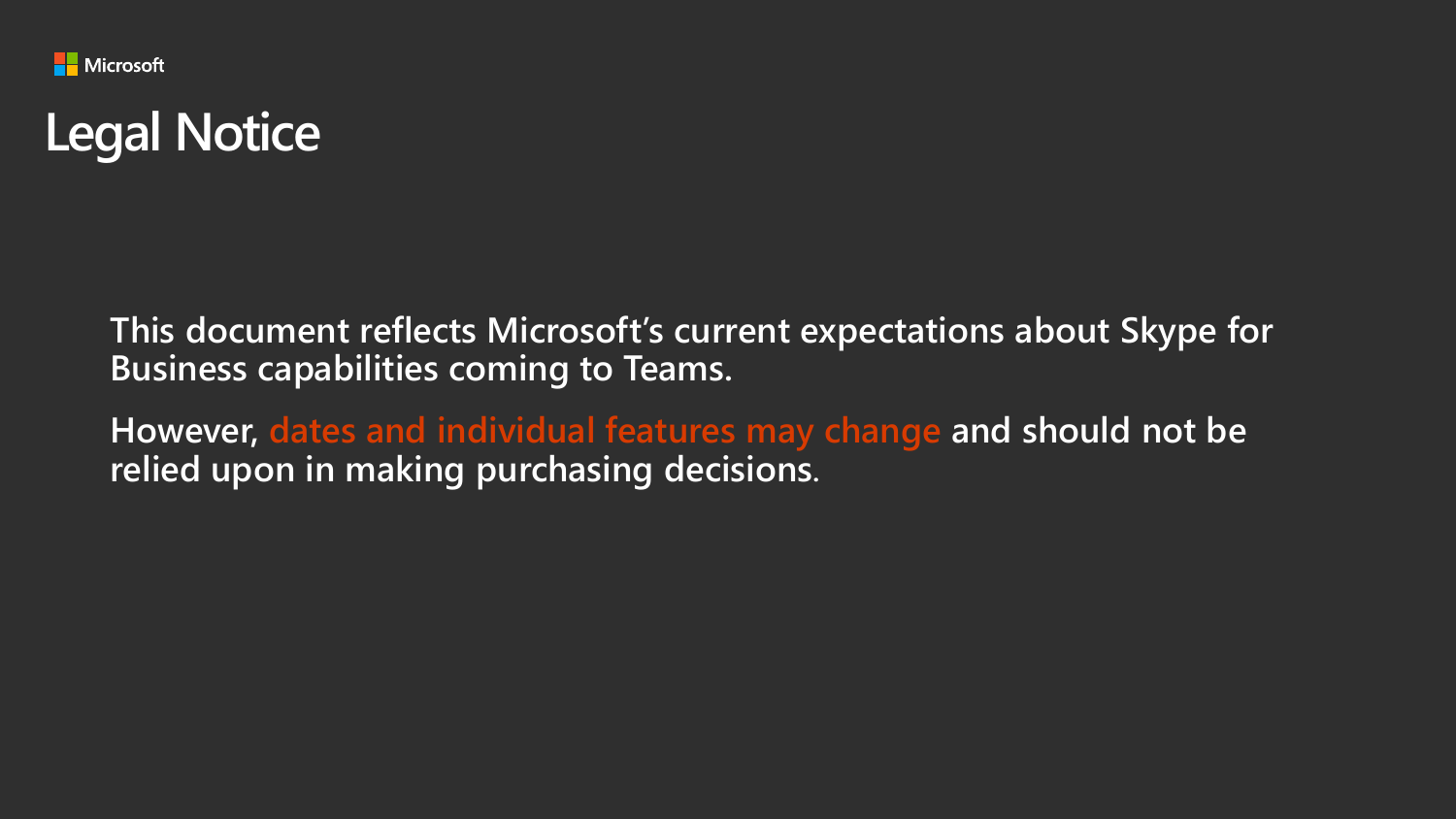#### **What you can do today**



**Plan your journey to Teams** relative to the Teams roadmap.

**Onboard users and begin using Teams today** to explore the benefits of the hub for teamwork in Microsoft 365.

**Run Teams and Skype for Business side by side** until Teams fully meets your needs. Check out [these Pilot Essentials](https://go.microsoft.com/fwlink/?linkid=859067) Resources.



#### **Drive value through user adoption.**

Customize and share Skype and Teams side-by-side User Readiness resources.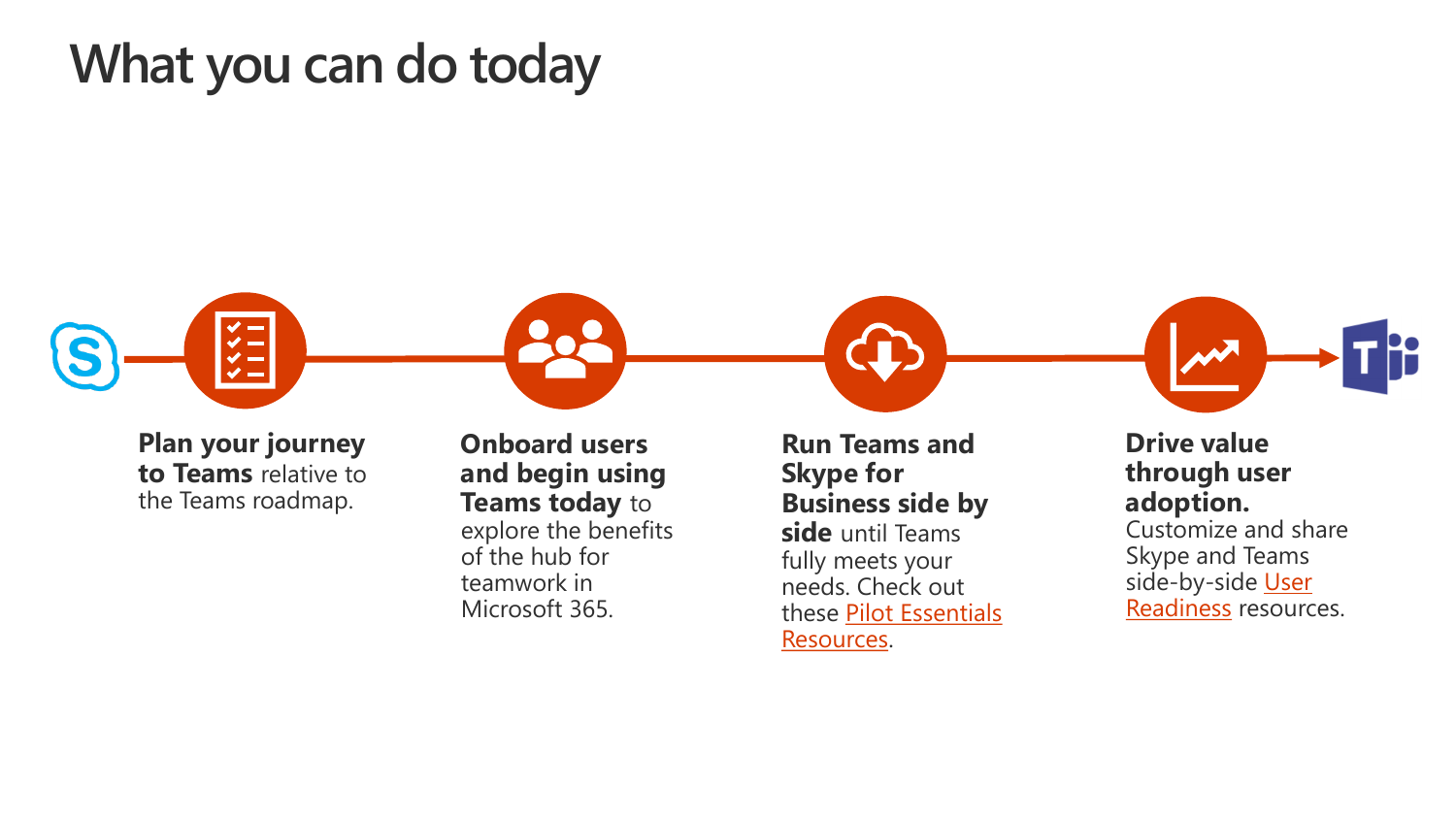## This document reflects Microsoft's current expectations; however, dates and individual features may change and should not be relied upon in making purchasing decisions.

|                                                        | <b>Available today</b>                                                                                                                                                                                                                                                                                                               |
|--------------------------------------------------------|--------------------------------------------------------------------------------------------------------------------------------------------------------------------------------------------------------------------------------------------------------------------------------------------------------------------------------------|
| <b>Enterprise</b><br>grade                             | Persistent 1:1 and Group Conversations<br>$\checkmark$<br>Team + Channels for Teams Productivity<br>$\checkmark$<br>Hide/Share/Mute Chat<br>$\checkmark$                                                                                                                                                                             |
| <b>Skype for Business</b><br>interop and<br>federation | Teams-SfB 1:1 Chat Interop<br>✓<br><b>Guest Access for External Users</b><br><b>Contact Groups</b><br>$\circledcirc$<br><b>Unified Presence</b><br>Federated Chat between Teams and Skype for Business<br>Import Contacts from Skype for Business<br>$\circledcirc$<br>Skype for Business Interop with Persistent Chat<br>$\bigcirc$ |
| <b>Platform</b><br>and devices                         | ✓ Windows, Mac, Edge, Chrome<br>iOS, Android, Windows Phone                                                                                                                                                                                                                                                                          |
| <b>IT Pro</b>                                          | <b>Tenant-Level Messaging Policies</b><br>V<br>eDiscovery/Hold/Archiving of Messages<br>$\checkmark$<br>Messaging Interop IT Policies<br>$\checkmark$<br><b>Message Retention Policies</b><br>$\checkmark$<br><b>Messaging User-Level Policies</b>                                                                                   |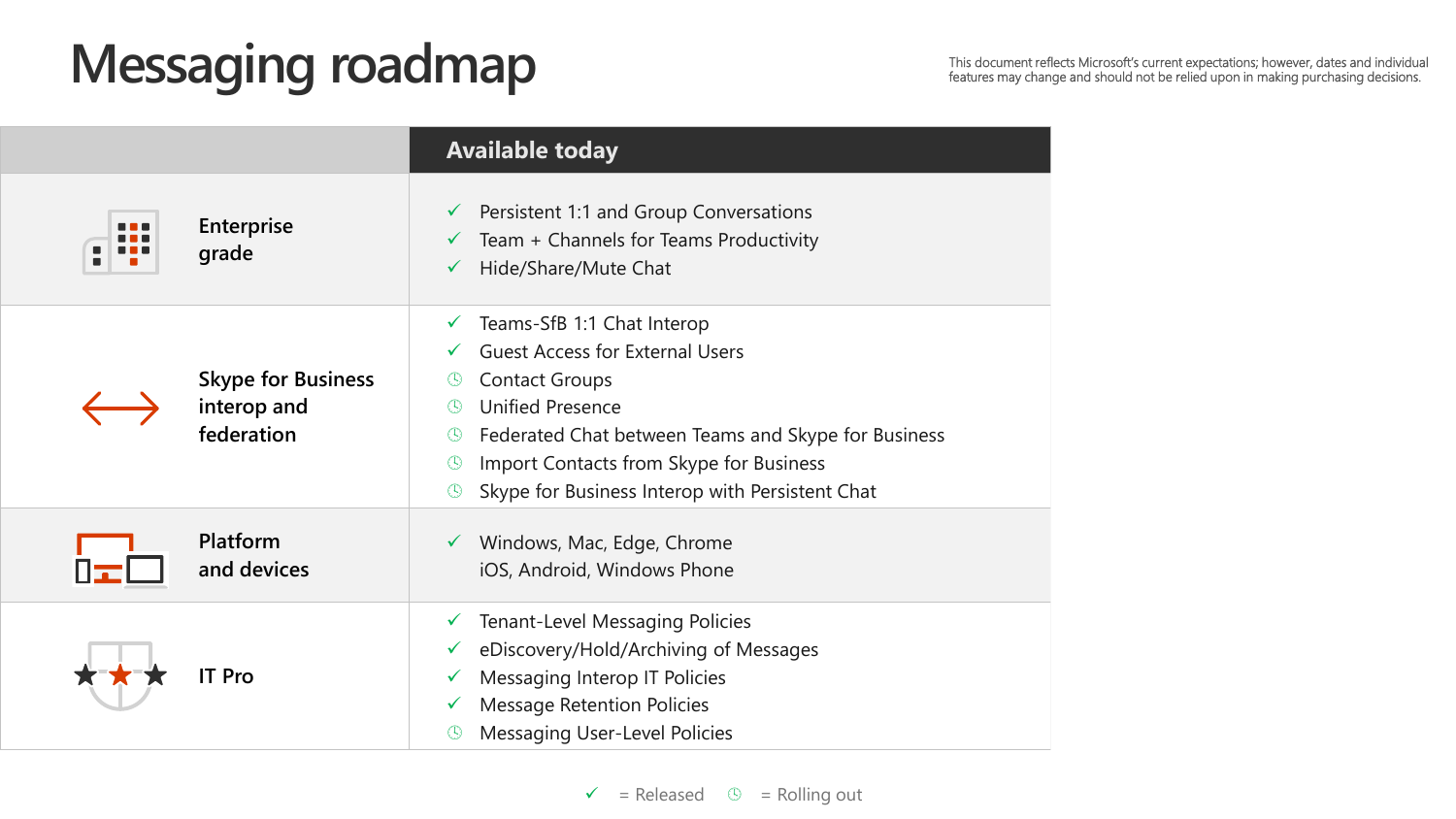## **Meetings roadmap**

This document reflects Microsoft's current expectations; however, dates and individual

\* Capability has third party dependencies

|          |                                | <b>Available today</b>                                                                                                                                                                                               |                                                                                                                                                                                                   | <b>Coming in Q2 CY2018</b> (end of qtr)                                                                                                                                                                                     |  |
|----------|--------------------------------|----------------------------------------------------------------------------------------------------------------------------------------------------------------------------------------------------------------------|---------------------------------------------------------------------------------------------------------------------------------------------------------------------------------------------------|-----------------------------------------------------------------------------------------------------------------------------------------------------------------------------------------------------------------------------|--|
| <b>.</b> | <b>Enterprise</b><br>grade     | Schedule in Outlook & Teams<br>Private and Channel Meetings<br><b>User Facing Diagnostics</b><br>80 users in a meeting<br>Audio Conferencing (preview)<br>Participant Management<br><b>Improved Device Selection</b> | Audio Conferencing in over 90<br>$\checkmark$<br>countries<br>Anonymous Join<br>$\checkmark$<br>Interactive Troubleshooting<br>✓<br>Lobby Support<br>✓<br>Mute Other Participants<br>$\checkmark$ | • Broadcast Meetings<br>• Cloud Recording<br>• Federated Meetings<br>• Large Meeting Support (~250)<br>• Lobby for PSTN callers<br>• Outlook meeting schedule from other<br>platforms (OWA, OLK, mobile)<br>• PSTN Fallback |  |
|          | Collaborative<br>meetings      | Enable Meeting Lifecycle with<br>Pre/During/Post<br>Desktop sharing<br>Conversations<br><b>Immersive Meeting Experiences</b>                                                                                         | <b>Application Sharing</b><br>$\checkmark$<br>Give and Take Control in<br>sharing                                                                                                                 | • PowerPoint Load and Share<br>• Whiteboard and Meeting Notes                                                                                                                                                               |  |
|          | <b>Platform</b><br>and devices | Windows, Mac<br>Mobile: iOS and Android<br><b>Meetings</b>                                                                                                                                                           | Edge, Chrome Browser Support<br>✓<br>for meetings                                                                                                                                                 | • Enable VTC Interop Services*<br>• Skype Room Systems Support*<br>• Surface Hub Support<br>• Trio 1 Touch Teams Meeting Join*                                                                                              |  |
|          | <b>IT Pro</b>                  | <b>Call Quality Diagnostic Portal</b><br><b>Tenant Policies</b>                                                                                                                                                      | <b>Enable Call Quality Analytics</b><br>$\checkmark$<br>(Preview)                                                                                                                                 | • User-Level Meeting Policy<br>• eDiscovery enhancements                                                                                                                                                                    |  |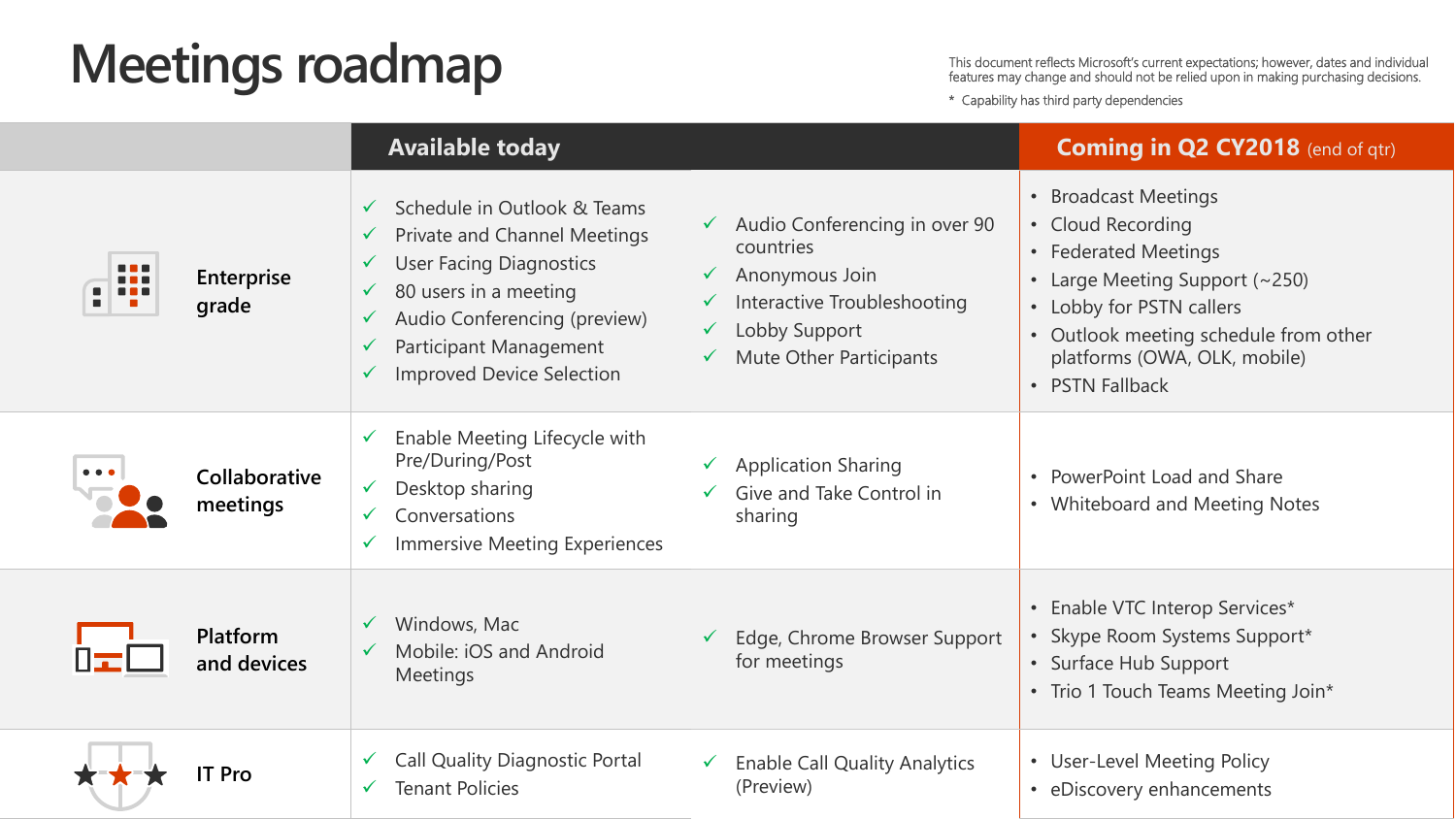# **Calling roadmap**

This document reflects Microsoft's current expectations; however, dates and individual features may change and should not be relied upon in making purchasing decisions.

\* Capability has third party dependencies

|                                               | <b>Available today</b>                                                                                                                                                                                                                                                                                                                                                                                                                                                                                                                                                                                 | <b>Coming in Q2 CY2018</b><br>(end of qtr)                                                                                                                                                                                                                                                                                                | <b>Coming in Q4 CY2018</b><br>(end of qtr)                                                                      |
|-----------------------------------------------|--------------------------------------------------------------------------------------------------------------------------------------------------------------------------------------------------------------------------------------------------------------------------------------------------------------------------------------------------------------------------------------------------------------------------------------------------------------------------------------------------------------------------------------------------------------------------------------------------------|-------------------------------------------------------------------------------------------------------------------------------------------------------------------------------------------------------------------------------------------------------------------------------------------------------------------------------------------|-----------------------------------------------------------------------------------------------------------------|
| <b>Enterprise</b><br>grade                    | Multi-call Handling<br><b>Blind Transfer</b><br>$\checkmark$<br>$\checkmark$<br><b>Call Blocking</b><br>Safe Transfer<br>$\checkmark$<br>$\checkmark$<br>Call Forwarding<br>Simultaneous Ringing<br>$\checkmark$<br>Caller ID<br><b>Speed Dial</b><br>$\checkmark$<br>Masking<br><b>Suggested Contacts</b><br>$\checkmark$<br>e911 Support<br>$\checkmark$<br>Transfer to PSTN Call<br>$\checkmark$<br><b>Enable Existing</b><br>Translate user input to<br>Calling Plan<br>standard phone format<br>Support<br>Voicemail<br><b>Extension Dialing</b><br>Out of Office Support<br>$\mathbb{C}$<br>Hold | • 1:1 to Group Call Escalation with<br>Teams, Skype for Business, and PSTN<br>participants<br>• Boss and Delegate Support<br>• Call Queues<br>• Consultative Transfer<br>• Distinctive Ring<br>• Do not Disturb breakthrough<br>• Forward to Group<br>• Direct Routing (Hybrid connection to<br>Teams)<br>• Organizational Auto-Attendant | • Call Park<br><b>Group Call Pickup</b><br>$\bullet$<br>Location-Based Routing<br><b>Shared Line Appearance</b> |
| Skype for<br><b>Business</b><br>interop & fed | <b>SfB-Teams Calling</b><br>$\checkmark$                                                                                                                                                                                                                                                                                                                                                                                                                                                                                                                                                               |                                                                                                                                                                                                                                                                                                                                           |                                                                                                                 |
| Platform<br>and devices                       | <b>TTY Support</b><br>Windows, Mac, Edge, iOS, Android<br>$\checkmark$                                                                                                                                                                                                                                                                                                                                                                                                                                                                                                                                 | • Support for existing certified SIP<br>Phones*<br>• USB HID                                                                                                                                                                                                                                                                              |                                                                                                                 |
| <b>IT Pro</b>                                 | <b>Call Quality Diagnostic Portal</b><br>V<br><b>SfB-Teams Interop Policies</b>                                                                                                                                                                                                                                                                                                                                                                                                                                                                                                                        | eDiscovery Enhancements<br>$\bullet$                                                                                                                                                                                                                                                                                                      |                                                                                                                 |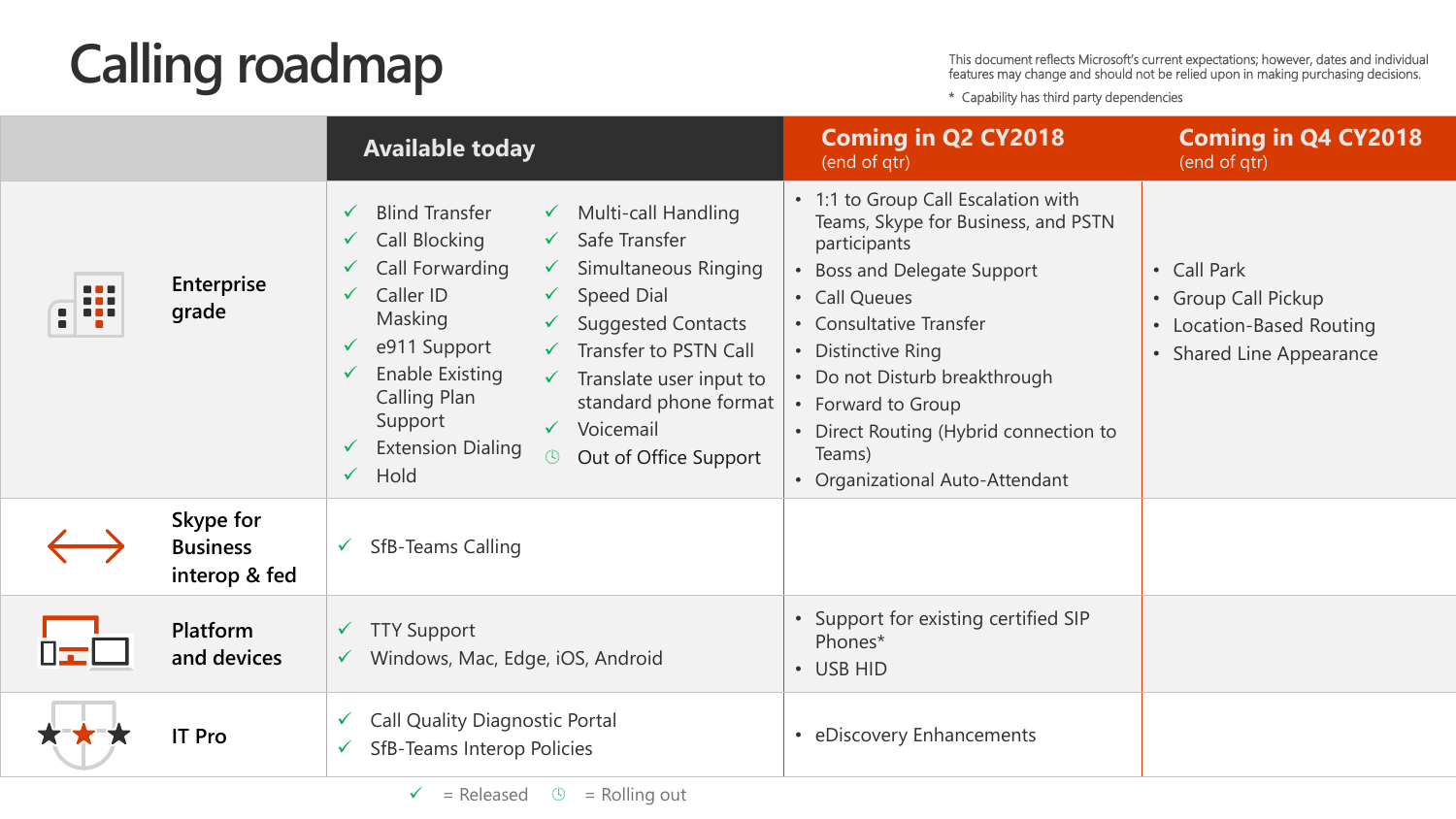### **Microsoft Teams resources**

#### **For Existing Skype Customers**

**Plan your transition to Teams**  Engage your account team, FastTrack, and partners for guidance and support along the journey.



<http://aka.ms/skypeandteams>

#### **Review the roadmap**

Evaluate your needs relative to timing and capabilities on the Microsoft Teams roadmap.

Use Skype and Teams side by side until Teams fully meets your needs.

[https://products.office.com/en-US/business/](https://products.office.com/en-US/business/office-365-roadmap) office-365-roadmap

#### **For Customers New to Teams**

#### **Learn about Teams**

Explore the benefits of the hub for teamwork in Microsoft 365.



<http://aka.ms/successwithteams>

**Try Teams**  Download Teams today.



[https://products.office.com/en-us/microsoft](https://products.office.com/en-us/microsoft-teams)teams